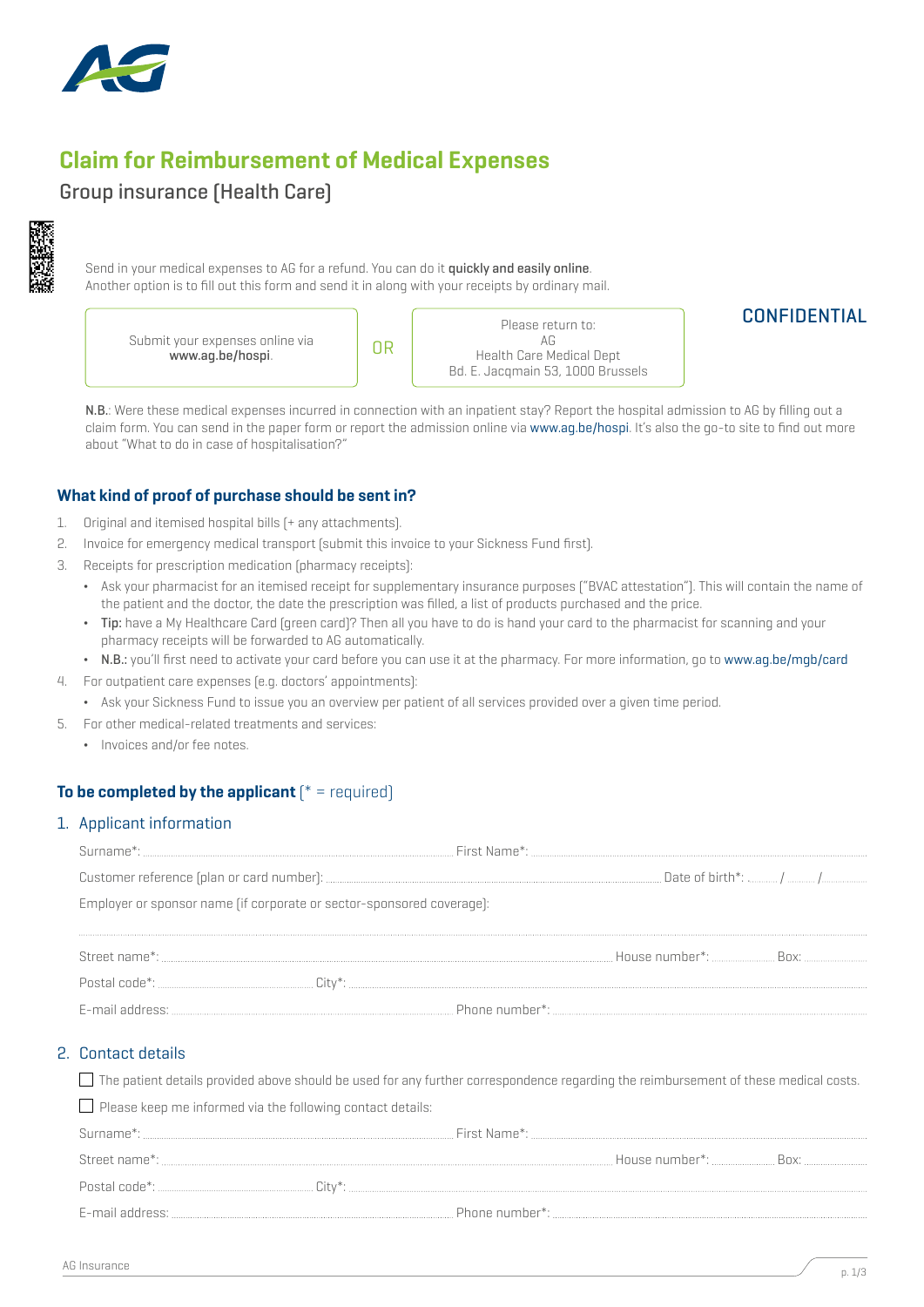#### 3. Bank account details for refunds

Beneficiary's full name\* Account number\*:

II, undersigned, explicitly agree to the processing of my health data by AG and my authorized representatives for the purpose of describing the risk and/or handling the claim, including the establishment of statistics. AG is controller for the processing of these data and undertakes to comply with its obligations under the applicable privacy legislation.

I have been informed about my right to withdraw my consent for the processing of my health data at any time. I acknowledge that in this case AG will be unable to perform the contractual relationship.

I declare that I have taken note of the Information Document on the last page of this form.

Date & signature\*

/ /

#### Information about personal data protection

The personal data of the policyholder and/or the insured party (or parties) and (where applicable) of their legal representatives will be processed by AG SA/NV, with its registered office at Emile Jacqmainlaan/Boulevard Emile Jacqmain 53, 1000 Brussels, Belgium (hereafter 'AG'), in its capacity as the Controller of processing within the meaning of Regulation (EU) 2016/679 of the European Parliament and of the Council of 27 April 2016 on the protection of natural persons with regard to the processing of personal data and on the free movement of such data, and in accordance with the Privacy Statement of AG published on its website at www.ag.be.

These personal data are processed for the purposes set forth in the Privacy Statement of AG, in particular with a view to:

- ¬ managing and providing insurance services, including managing customer relationships, for the purpose of performing the contract;
- fulfilling all duties imposed upon AG by administrative, regulatory and legal requirements, based on requirements such as an obligation to deduct fiscal or parafiscal charges;
- ¬ analysing data, establishing statistics, models and profiles, detecting and preventing misuse and fraud, compiling evidence, securing IT networks and systems of AG, ensuring the safety of goods and persons, optimising the processes (such as those for evaluating and accepting risks, internal procedures and so on), developing new products, prospecting and, in some cases, profiling and taking decisions based on a profile for the aforementioned purposes, in each instance consistent with the legitimate interests of AG.

In certain cases, these data may also be processed with the consent of the data subject.

If such is necessary for the above purposes and in accordance with privacy legislation, these personal data may be communicated by AG to other involved insurance companies, their representatives in Belgium, their contact persons in other countries, reinsurance companies involved, an expert, a lawyer, a technical adviser, an insurance broker or a processor. Moreover, the data may be communicated to any person or authority pursuant to a legal obligation, an administrative or court decision or if a legitimate interest exists.

It is possible that AG transfers personal data outside the European Economic Area (EEA) to a country that might not be able to guarantee an appropriate level of personal data protection. In such cases, AG will protect the data by increasing IT security and by contractually requiring an intensified level of security from its international counterparts.

#### Health data

If for the purpose of describing a risk or handling a claim a data subject entrusts data about his/her health to AG, AG will watch over that the health data are processed for the defined purposes with the explicit consent of the data subject. At any time, the data subject may withdraw his/her consent for the processing of his/her health data. In these cases, the data subject acknowledges that AG will be unable to proceed with his/her request for service and/or to perform the contractual relationship.